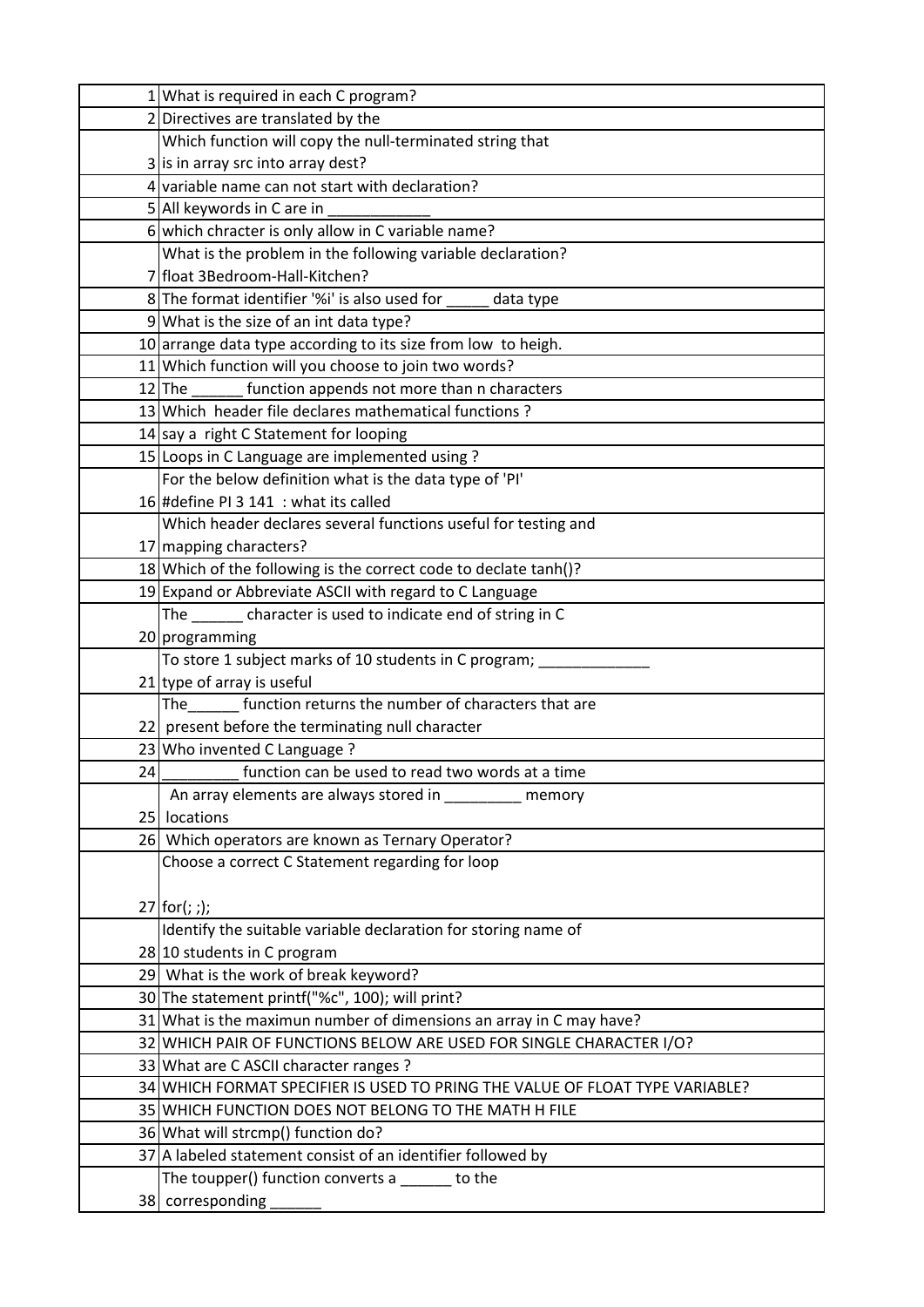|      | 39 THE printf() FUNCTION RETURNES WHICH VALUE WHEN AN ERROR OCCURS?                              |
|------|--------------------------------------------------------------------------------------------------|
|      | 40 Character operation functions are available in which header file                              |
|      | 41 DIFFERENT STRING FUNCTIONS ARE AVAILABLE IN WHICH HEADER FILE                                 |
|      | 42 DIFFERENT MATHEMATICAL FUNCTIONS ARE AVAILABLE IN WHICH HEADER FILE                           |
|      | 43 Assuming int is of 4 bytes, what is the size of int arr[15];?                                 |
|      | $44$ Array is an example of ________ type memory allocation                                      |
|      | The function tests for any character for which isalpha or                                        |
|      | 45 isdigit is true                                                                               |
|      | 46 C LANGUAGE IS A                                                                               |
|      | 47 C IS A  LEVEL LANGUAGE                                                                        |
|      | 48 COMPUTER CAN EXECUTE                                                                          |
|      | 49 A COMPLIER                                                                                    |
|      | 50 The size of the array can be defined by                                                       |
|      | 51 Array is a collection of                                                                      |
|      | 52 Given the declaration int a[10]; identify the which of the following is wrong?                |
|      | 53 Which object cannot be an element of array?                                                   |
|      | 54 The max number of dimensions in an array can have in C is                                     |
|      | 55 What is an Array in C language ?                                                              |
|      | 56 Choose a syntax for C Ternary Operator from the list                                          |
|      | What does the following C code do?                                                               |
|      | 57 int iscntrl( int c);                                                                          |
|      | 58 C Language is a successor to which language?                                                  |
|      | 59 WHICH IS A RESERVED WORD IN (c)?                                                              |
|      | 60 HOW MANY KEYWORDS ARE THERE IN ANSIC?                                                         |
| 61   | IS THE FIRST FUNCTION THAT IS CALLED UP WHEN THE PROGRAM IS EXECUTED<br>$\overline{\cdots}$      |
| $62$ | DEFINEES PRE-PROCESSOR DIRECTIVES                                                                |
|      | 63 A Computer Translater is best describe is best described as                                   |
|      | $64$ C is<br>type of programming language?                                                       |
|      | 65 Which of the following statements is incorrect?                                               |
|      | 66 HEADER FILES IN C CONTAIN                                                                     |
|      | Which function returns true only for the characters defined as                                   |
|      | 67 lowercase letters?                                                                            |
|      | 68 Identify wrong C Keywords below                                                               |
|      | Find a                                                                                           |
|      | 69 correct C Keyword below                                                                       |
|      | 70 Types of Integers are ?                                                                       |
|      | $71$ The<br>function tests for any hexadecimal-digit character                                   |
|      | int $a[12] = \{1, 2, 3, 4, 5, 6, 7, 8, 9, 10, 11, 12\};$                                         |
|      | 72 What value does a[2] in the sample code above contain?                                        |
|      | int a[3] $[4] = \{1, 2, 3, 4, 5, 6, 7, 8, 9, 10, 11, 12\};$                                      |
|      | 73 What value does a[2][2] in the sample code above contain?                                     |
|      | function converts an uppercase letter to the<br>The                                              |
|      | 74 corresponding lowercase letter                                                                |
|      | 75 WHICH OF THE FOLLOWING IS NOT A CONTROL STATEMENT IN C LANGUAGE                               |
|      | 76 WHICH LOOPING PROCESS CHECKS THE TEST CONDITION AT THE END OF THE LOOP                        |
|      | 77 THE WIHILE LOOP IS ALSO REFERRED AS                                                           |
|      | 78 WHICH LOOP IS TERMINATED USING A SEMI COLON?<br>79 THE KEYWORD  IS USED TO TERMINATE THE LOOP |
|      |                                                                                                  |
|      | 80 An array Index starts with?                                                                   |
|      | 81 How do you initialize an array in C?                                                          |